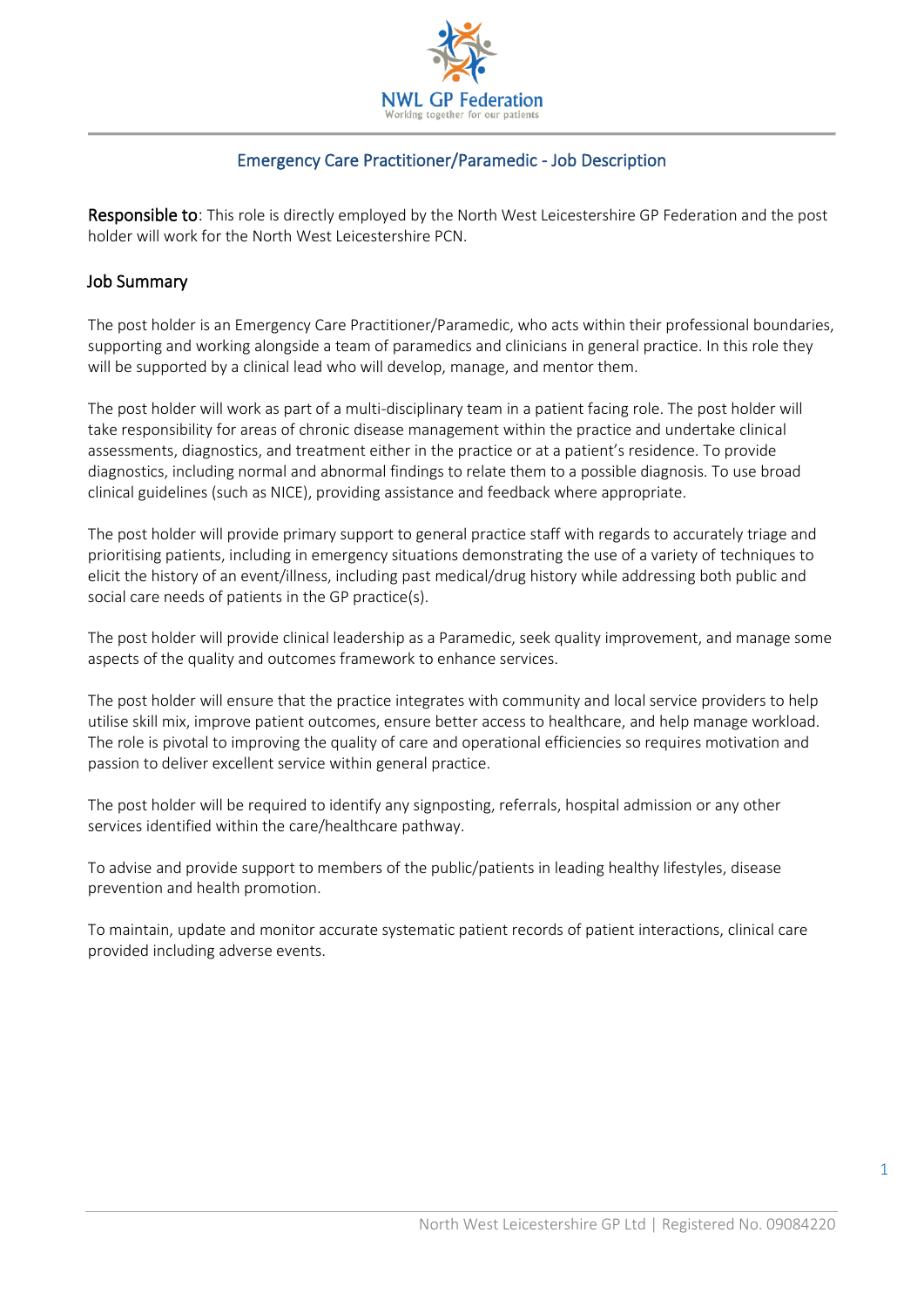## Primary Duties and Areas of Responsibility

The focus of the post holder's work will depend on the qualifications, skills and experience of the individual and the needs of the Practice both of which may develop over time. Therefore the breadth of duties are outlined below:

| <b>Patient examination</b>                                  | Assess, diagnose, plan, implement and evaluate<br>treatment/interventions and care for patients presenting with an<br>undifferentiated diagnosis.<br>Clinically examine and assess patient needs from a physiological<br>and psychological perspective and plan clinical care accordingly.            |
|-------------------------------------------------------------|-------------------------------------------------------------------------------------------------------------------------------------------------------------------------------------------------------------------------------------------------------------------------------------------------------|
| Patient facing clinical<br>review                           | Undertake clinical reviews with<br>patients<br>produce<br>and<br>recommendations for lifestyle changes, referrals, or medical<br>advice.                                                                                                                                                              |
| Patient facing care home<br>reviews                         | Undertake clinical reviews in care homes with patients and<br>produce recommendations for lifestyle changes, referrals, or<br>medical advice. Work with care home staff to improve safety and<br>preventative techniques.                                                                             |
| Clinical medication review                                  | Prescribe and review medication for therapeutic effectiveness,<br>appropriate to patient needs and in accordance with evidence-<br>based practice and national and practice protocols, and within<br>scope of practice                                                                                |
| Management of<br>common/minor/self-<br>limiting ailments    | Managing caseload for patients with common/minor/self-<br>limiting ailments while working within a scope of practice and<br>limits of competence. Signposting to community pharmacy and<br>referring to GPs or other healthcare professionals where<br>appropriate.                                   |
| Patient facing support                                      | Provide patient facing clinics for those with questions, queries,<br>and concerns about their conditions/treatment in the practice.                                                                                                                                                                   |
| Telephone support                                           | Provide a telephone help line for patients with questions,<br>queries, and concerns about their health conditions/treatment.                                                                                                                                                                          |
| information<br>Medical<br>to<br>practice staff and patients | Collaborate with other members of the Primary Care<br>Network/Federation/Practice Team including doctors, nurses and<br>other AHPs, accepting referrals and referring to them for specialist<br>care & advice.<br>Direct referral to and liaison with consultants and other<br>professional agencies. |

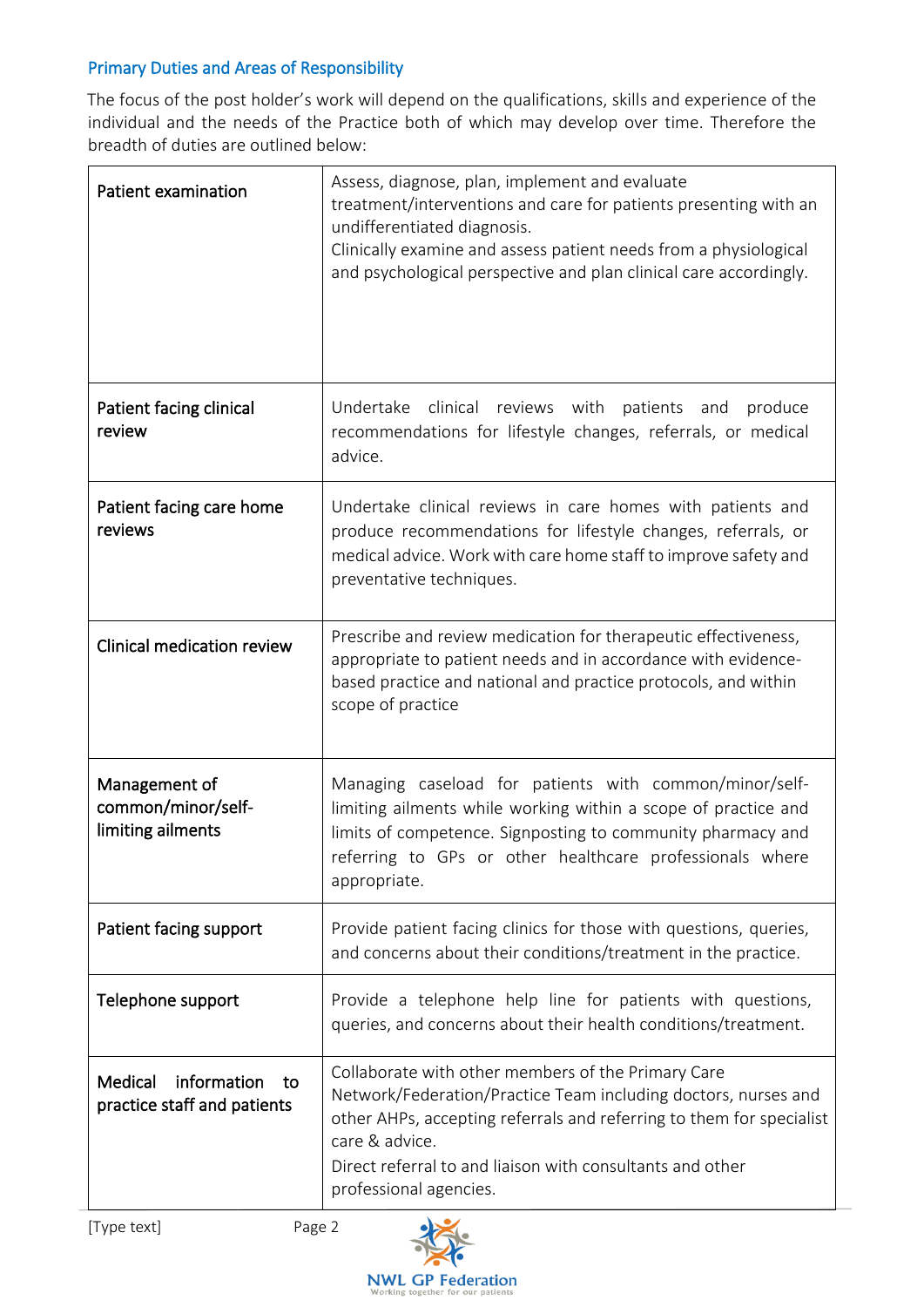| Signposting                                                                            | Ensure that patients are referred to the appropriate healthcare<br>professional for the appropriate level of care within an<br>period of time e.g.<br>appropriate<br>pathology<br>results,<br>common/minor ailments, acute conditions, long term condition<br>reviews etc.    |  |  |
|----------------------------------------------------------------------------------------|-------------------------------------------------------------------------------------------------------------------------------------------------------------------------------------------------------------------------------------------------------------------------------|--|--|
| Service development                                                                    | Contribute practitioner advice for the development and<br>implementation of new services that have health components<br>(e.g. advice on treatment pathways and patient information<br>leaflets).                                                                              |  |  |
| Information management                                                                 | Analyse, interpret and present patient data to highlight issues<br>and risks to support decision-making.                                                                                                                                                                      |  |  |
| Implementation of local<br>and national guidelines and<br>formulary<br>recommendations | Assist practices in seeing and maintaining a practice formulary<br>that is hosted on the practice's computer system. Auditing<br>practice's compliance against NICE technology assessment<br>guidance. Provide newsletters or bulletins on important<br>prescribing messages. |  |  |
| <b>Education and training</b>                                                          | Provide education and training to primary healthcare teams on<br>therapeutics and emergency care/paramedic duties.                                                                                                                                                            |  |  |
| <b>Care Quality Commission</b>                                                         | Work with the general practice team to ensure the practice is<br>compliant with CQC standards where Paramedics are involved.                                                                                                                                                  |  |  |
| <b>Public health</b>                                                                   | To support public health campaigns. To provide specialist<br>knowledge on all public health programmes available to general<br>public.                                                                                                                                        |  |  |

# Knowledge, Skills and Experience Required

The post-holder will:

- Have completed a Diploma in Primary & Urgent Care Examination Post-Registration with minimum 3 years' experience in an appropriate clinical setting.
- Professional registration with the Health & Care Professions Council (HCPC).
- Have a minimum of 2 years' experience as a paramedic, demonstrated within a practice portfolio.
- Have experience and awareness of the breadth of common acute and long-term conditions that are likely to be seen in a general medical practice.
- May hold an independent prescribing qualification, or will be working towards an independent prescribing qualification.
- Have the ability to plan, manage, monitor, advise and review general care programmes for patients across core areas, including disease states/long term conditions.

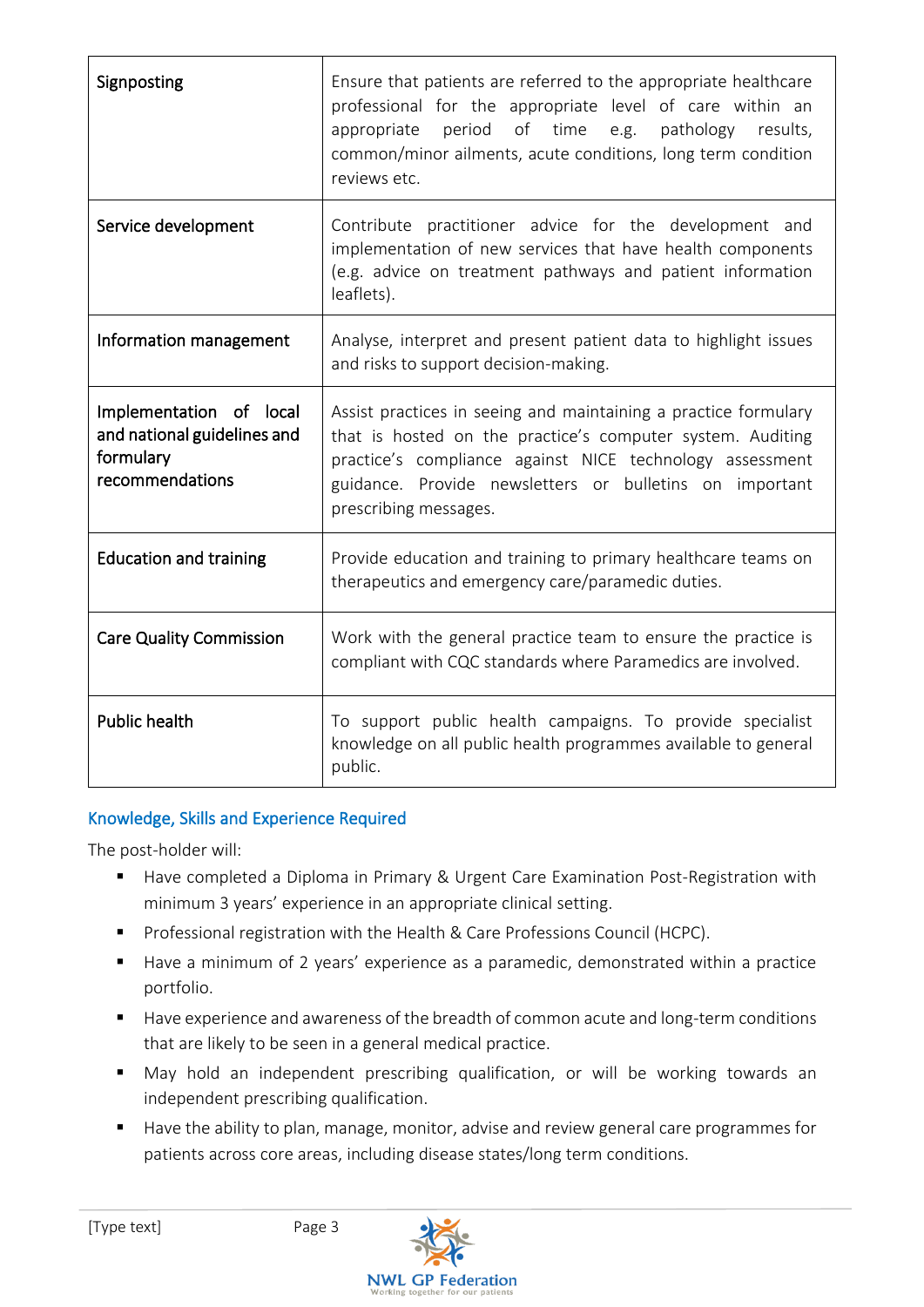- Recognise priorities when problem-solving and identifies deviations from normal pattern and is able to refer to seniors or GPs when appropriate.
- Be able to follow legal, ethical, professional and organisational policies/procedures and codes of conduct
- Involve patients in decisions about their care, treatment and supporting adherence as per NICE guidelines.

NB: it is anticipated that the level of qualification held may vary according to the level of position and the components of the role being carried out, see person specification

## Collaborative Working Relationships

The post-holder will:

- Recognise the roles of other colleagues within the organisation and their role to patient care.
- Demonstrate use of appropriate communication to gain the co-operation of relevant stakeholders (including patients, senior and peer colleagues, and other professionals, other NHS/private organisations e.g. CCG's).
- Demonstrate ability to work as a member of a team.
- Be able to recognise personal limitations and refer to more appropriate colleague(s) when necessary.
- Actively work toward developing and maintaining effective working relationships both within and outside the practice and locality.
- Foster and maintain strong links with all services across locality.
- Explore the potential for collaborative working and takes opportunities to initiate and sustain such relationships.
- Demonstrate ability to integrate general practice with community and hospital teams.
- Liaise with PCN and Practice colleagues;
- Liaise with CCG ECP's and Clinical Leads to benefit from peer support.
- Liaise with other GP Practices and staff as needed for the collective benefit of patients including but not limited to:
	- o Patients
	- o GP, nurses and other practice staff
	- o Other healthcare professionals including CCG pharmacists, pharmacy technicians, optometrists, dentists, health and social care teams and dieticians etc.
	- o Locality / GP prescribing lead
	- o Locality managers
	- o Community nurses and other allied health professionals
	- o Community and hospital pharmacy teams
	- o Hospital staff with responsibilities for prescribing and medicines optimisation

# Leadership

The post-holder will:

■ Demonstrate an understanding of the Emergency Care Practitioner/Paramedic role in governance and is able to implement this appropriately within the workplace.

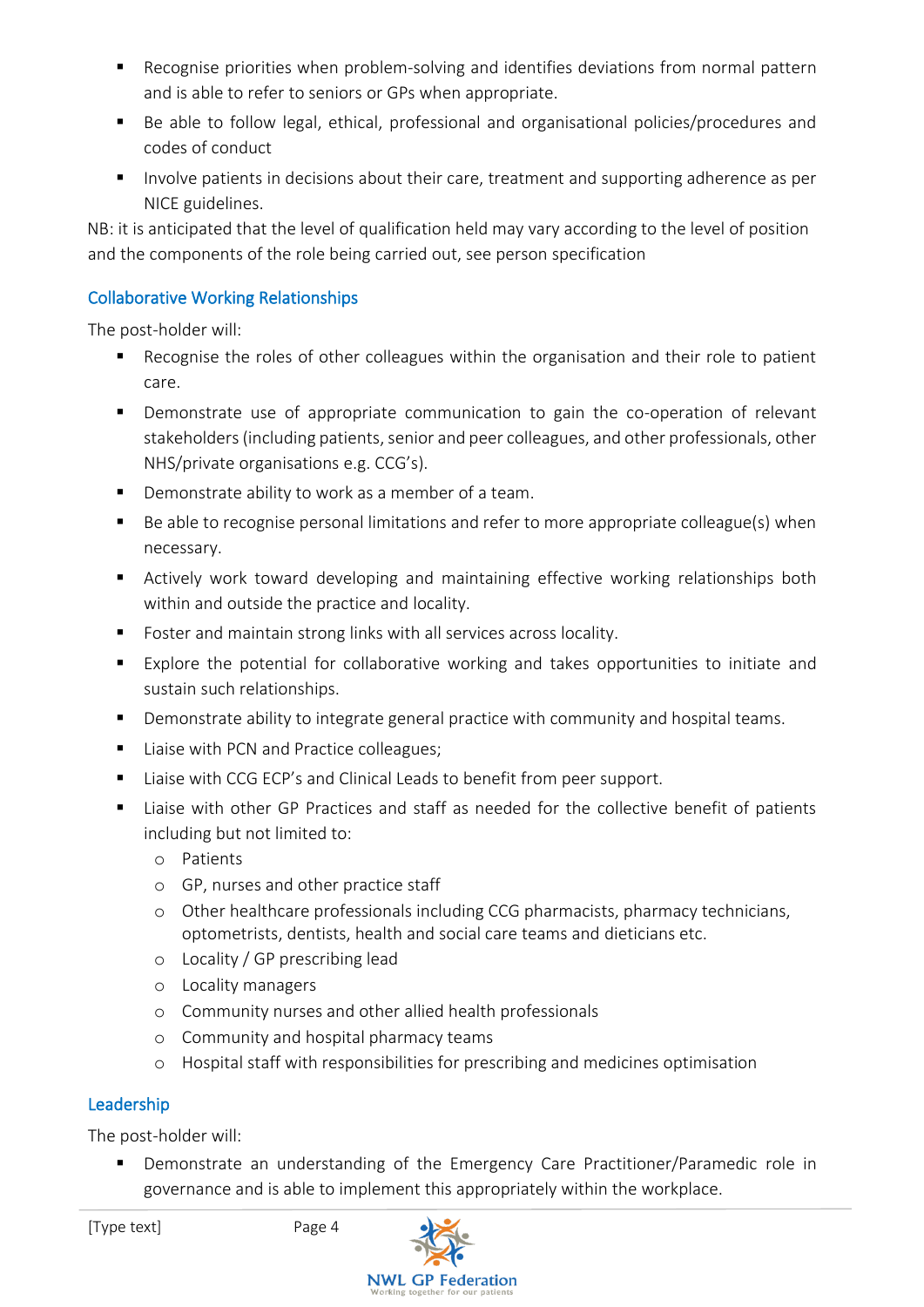- Demonstrate and understanding of, and contribute to, the workplace vision.
- Engage with Patient Participation Groups (PPGs) and involves PPGs in development of the role and practices.
- Demonstrate ability to improve quality within limitations of service.
- Review yearly progress and develops clear plans to achieve results within priorities set by others.
- Demonstrate ability to motivate self to achieve goals.
- **•** Promotes diversity and equality in people management techniques and leads by example.

#### Management

The post-holder will:

- Demonstrate an understanding of the implications of national priorities for the team and/or service.
- Demonstrate an understanding of the process for effective resource utilisation.
- Demonstrate an understanding of, and conforms to, relevant standards of practice.
- Demonstrate an ability to identify and resolve risk management issues involving medicines according to policy/protocol.
- Follow professional and organisational policies/procedures relating to performance management.
- **•** Demonstrate an ability to extend boundaries of service delivery within the team.

#### Education Training and Development

The post-holder will:

- Understand and demonstrate the characteristics of a role model to members in the team and/or service.
- Demonstrate an understanding of the mentorship process.
- Demonstrates an ability to conduct teaching and assessment effectively according to a learning plan with supervision from more experience colleague.
- Demonstrate self-development through continuous professional development activity; working alongside senior clinical pharmacist to identifying areas to develop.
- Participate in the delivery of formal education programmes.
- Demonstrate an understanding of current educational policies relevant to working areas of practice and keeps up to date with relevant clinical practice.
- Ensure there is appropriate clinical supervision in place to support development.
- Engage with the review and appraisal systems within the practice.

### Research and Evaluation

The post-holder will:

- Demonstrate an ability to critically evaluate and review literature.
- Demonstrate an ability to identify where there is a gap in the evidence base to support practice.

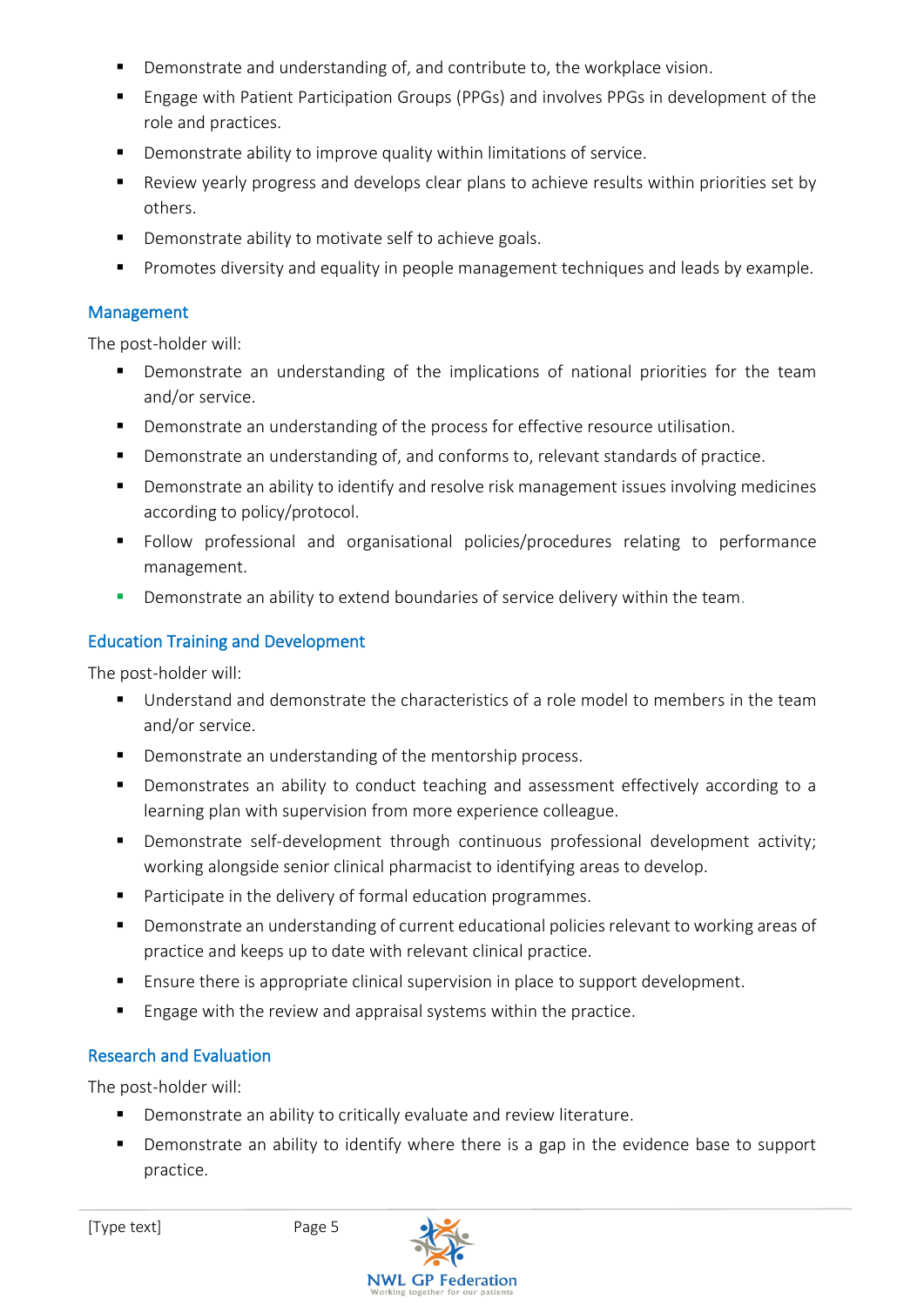- Demonstrate an ability to generate evidence suitable for presentations at practice and local level.
- Demonstrate an ability to apply research evidence base into working place.
- Demonstrate an understanding of principles of research governance.

## Health and Safety/Risk Management

- The post-holder must comply at all times with the Practice's Health and Safety policies, in particular by following agreed safe working procedures and reporting incidents using the organisations Incident Reporting System.
- The post-holder will comply with the Data Protection Act (2018), General Data Protection Regulation (GDPR) (2016) and the Access to Health Records Act (1990).

## Equality and Diversity

■ The post-holder must co-operate with all policies and procedures designed to ensure equality of employment. Co-workers, patients and visitors must be treated equally irrespective of gender, ethnic origin, age, disability, sexual orientation, religion etc.

## Respect for Patient Confidentiality

■ The post-holder should respect patient confidentiality at all times and not divulge patient information unless sanctioned by the requirements of the role.

## Special Working Conditions

- The post-holder is required to travel independently between practice sites (where applicable), and to attend meetings etc. hosted by other agencies.
- The post-holder will have contact with body fluids i.e., wound exudates; urine etc. while in clinical practice.

### Job Description Agreement

This job description is intended to provide an outline of the key tasks and responsibilities only. There may be other duties required of the post-holder commensurate with the position. This description will be open to regular review and may be amended to take into account development within the Primary Care Network. All members of staff should be prepared to take on additional duties or relinquish existing duties in order to maintain the efficient running of the Network.

### This job description is intended as a basic guide to the scope and responsibilities of the post and is not exhaustive. It will be subject to regular review and amendment as necessary in consultation with the post holder.

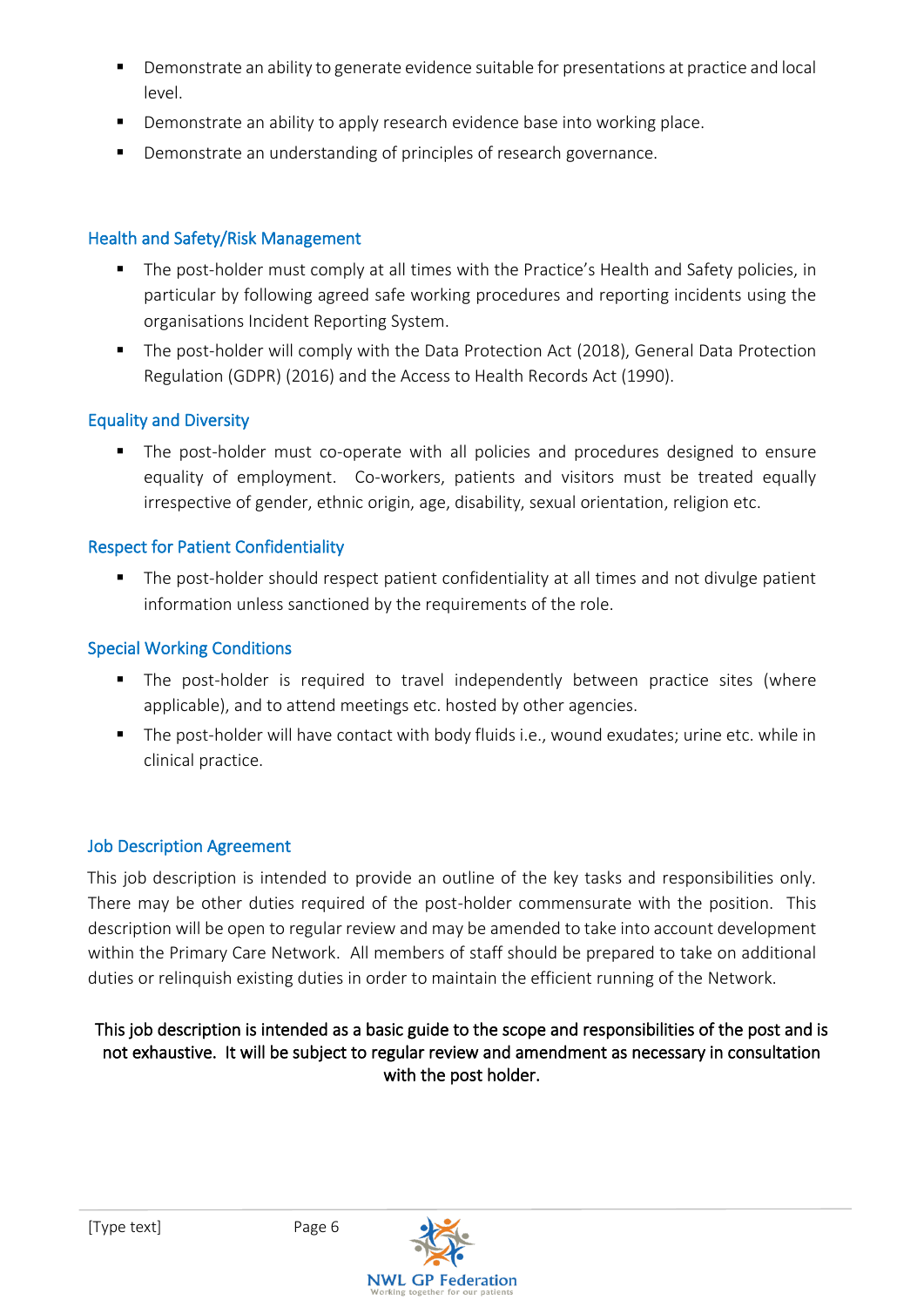# Personal Specification Emergency Care Practitioner/Paramedic

| Criteria                       | Description                                                                                                                                                                                   | Essential | Desirable | Method of<br>Assessment |
|--------------------------------|-----------------------------------------------------------------------------------------------------------------------------------------------------------------------------------------------|-----------|-----------|-------------------------|
| Professional<br>Registration   | Professional registration<br>Ξ<br>with HCPC and no current<br>issues under investigation                                                                                                      | E         |           | A                       |
|                                |                                                                                                                                                                                               |           | D         | A                       |
|                                |                                                                                                                                                                                               |           | D         | A                       |
| <b>Qualifications</b>          | Masters degree in<br>E<br>Paramedic Science (or<br>equivalent)                                                                                                                                | E         |           | C                       |
|                                | Specialist knowledge<br>acquired through<br>postgraduate diploma<br>level or equivalent<br>training/experience<br>Independent prescriber or                                                   |           | D         | $\mathsf{C}$            |
|                                | working towards/intent of<br>gaining an independent<br>prescribing qualification.<br>Have completed or<br>currently engaged on<br>MSc level Advanced<br><b>Clinical Practice</b><br>education |           | D         | $\mathsf{C}$            |
| <b>Skills</b><br>knowledge and | Minimum of 2 years post-<br>E<br>qualification experience.                                                                                                                                    | E         |           | A                       |
| experience                     | In depth therapeutic and<br>clinical knowledge and<br>understanding of the<br>principles of evidence-<br>based healthcare.                                                                    |           | D         |                         |
|                                |                                                                                                                                                                                               | E         |           | I                       |

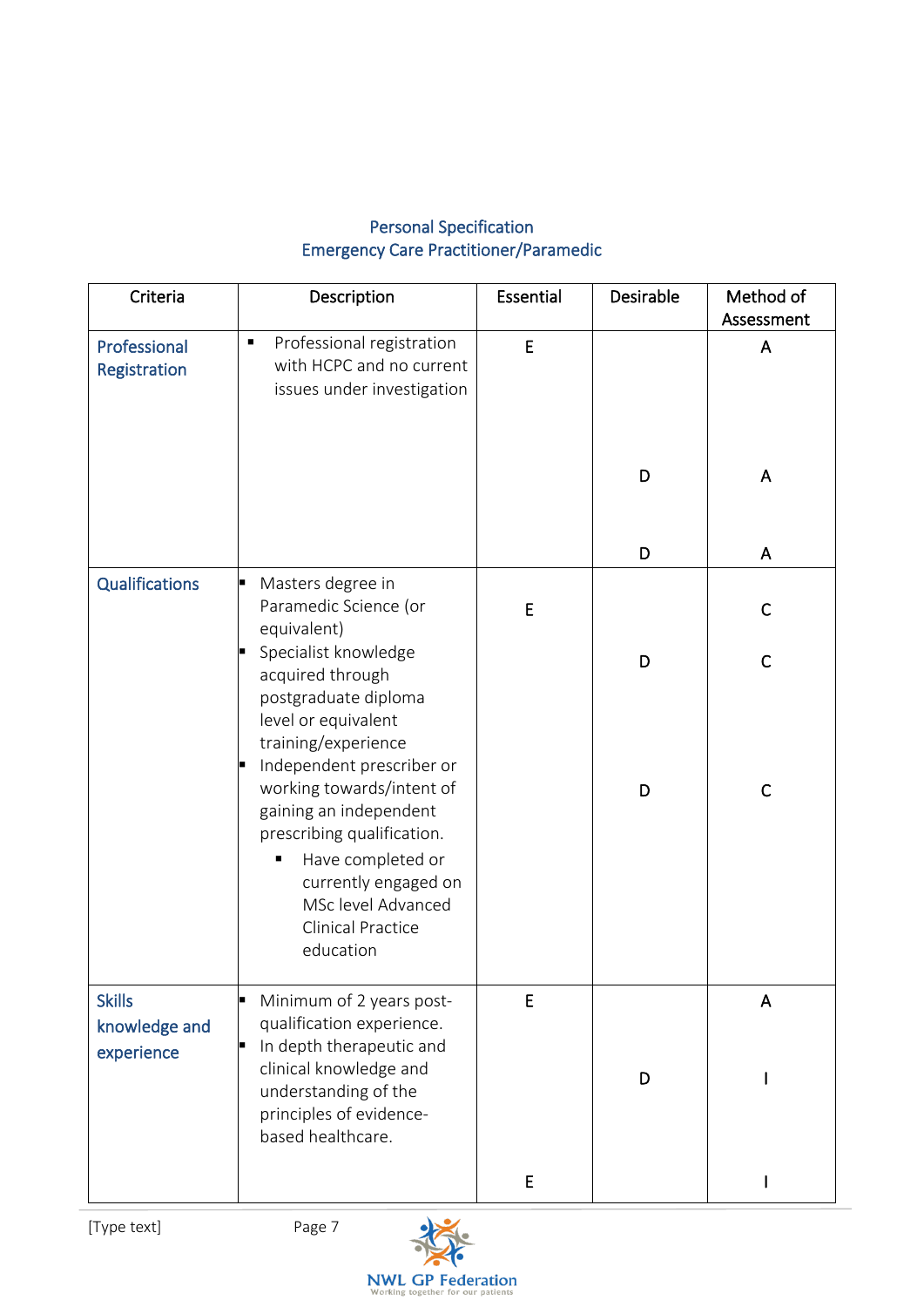|                                                            | An appreciation of the<br>nature of GPs and general<br>practices.<br>An appreciation of the<br>nature of primary care<br>emergency care.<br>Excellent interpersonal,<br>E<br>influencing and<br>negotiating skills. | E<br>E |   |   |
|------------------------------------------------------------|---------------------------------------------------------------------------------------------------------------------------------------------------------------------------------------------------------------------|--------|---|---|
| <b>Skills</b><br>knowledge and<br>experience<br>continued. | Excellent written and<br>verbal communication<br>skills.<br>Demonstrate the ability to                                                                                                                              | E      |   |   |
|                                                            | communicate complex<br>and sensitive information<br>in an understandable<br>form to a variety of<br>audiences (e.g. patients).<br>Is able to plan, manage,                                                          |        | D | A |
|                                                            | monitor, advise and<br>review general medicine<br>optimisation issues in<br>core areas for long term                                                                                                                | E      |   |   |
|                                                            | conditions.<br>Good IT skills.                                                                                                                                                                                      | E      |   |   |
|                                                            | Able to obtain and<br>analyse complex technical<br>information                                                                                                                                                      | E      |   |   |
|                                                            | Recognises priorities<br>when problem solving<br>and identifies deviations<br>from the normal pattern<br>and is able to refer to<br>seniors or GPs when                                                             | E      |   |   |
|                                                            | appropriate.<br>Able to work under<br>pressure and to meet<br>deadlines.                                                                                                                                            | E      | D |   |
|                                                            | Produce timely and<br>E<br>informative reports.<br>Gain acceptance for<br>recommendations and                                                                                                                       |        |   |   |
|                                                            | influence/motivate/<br>persuade the audience to<br>comply with the<br>recommendations/<br>agreed course of action<br>where there may be<br>significant barriers.                                                    | E      |   |   |